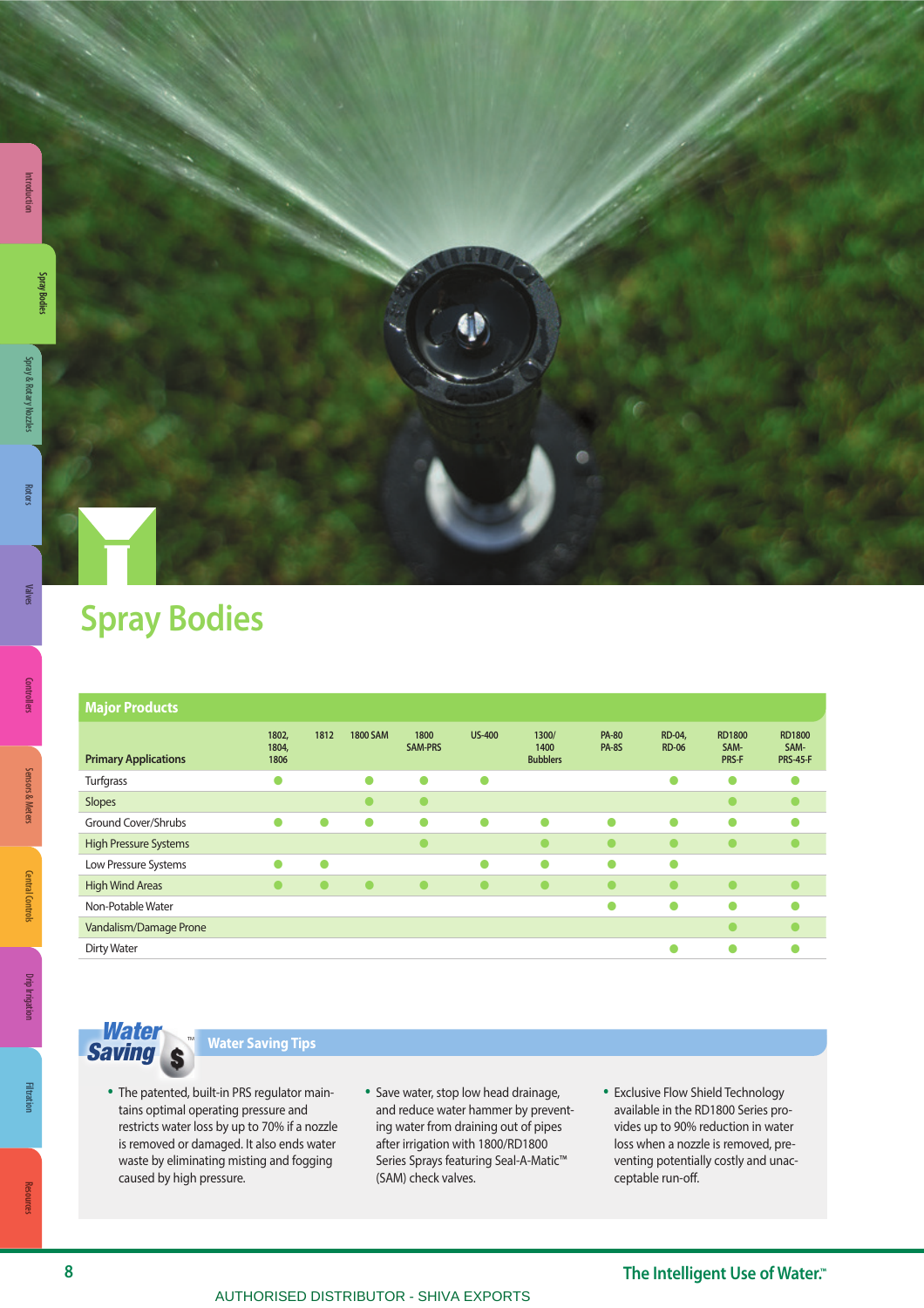# **UNI-Spray™ Series**

Compact and reliable spray heads for any application

### **Features**

- Small exposed cover makes the unit virtually invisible for more attractive landscapes
- Constructed of durable materials including corrosion resistant stainless steel, assuring long product life even in high pressure or surge conditions
- Pressure-activated wiper seal prevents excessive flow-by and water waste and keeps debris from entering upon retraction
- Two-piece ratchet mechanism allows easy nozzle pattern alignment and provides added durability
- Three Year Trade Warranty

### **Operating Range**

- Spacing: 0.8 to 7.3 $m**$
- Pressure: 1.0 to 4.8 bar

### **Specifications**

• Flow-by: 0 at 0.75 bar or greater; 0.04  $m^3/h$ ; 0.60 l/m otherwise

### **Models\***

## **Select models shown. Review your regional price list for complete availability.**

- US400: 10 cm (4") pop-up height, body only
- US410: 10 cm (4") pop-up height with VAN-10 attached
- US412: 10 cm (4") pop-up height with VAN-12 attached
- US415: 10 cm (4") pop-up height with VAN-15 attached
- US418: 10 cm (4") pop-up height with VAN-18 attached

### **Models with High-Efficiency Nozzles Pre-Attached\***

- US408HE: 10 cm (4") pop-up height with HE-VAN-8 attached
- US410HE: 10 cm (4") pop-up height with HE-VAN-10 attached
- US412HE: 10 cm (4") pop-up height with HE-VAN-12 attached
- US415HE: 10 cm (4") pop-up height with HE-VAN-15 attached

\* The UNI-Spray accepts all Rain Bird nozzles



**High Efficiency Variable Arc Nozzles**  (2.4 m, 3.0 m, 3.7 m, or 4.6 m) are available pre-installed **UNI-Spray** 



Pressure-activated, multi-functional wiper seal

Radius reduction screw

Strong stainless steel retract spring

Two-piece ratchet mechanism



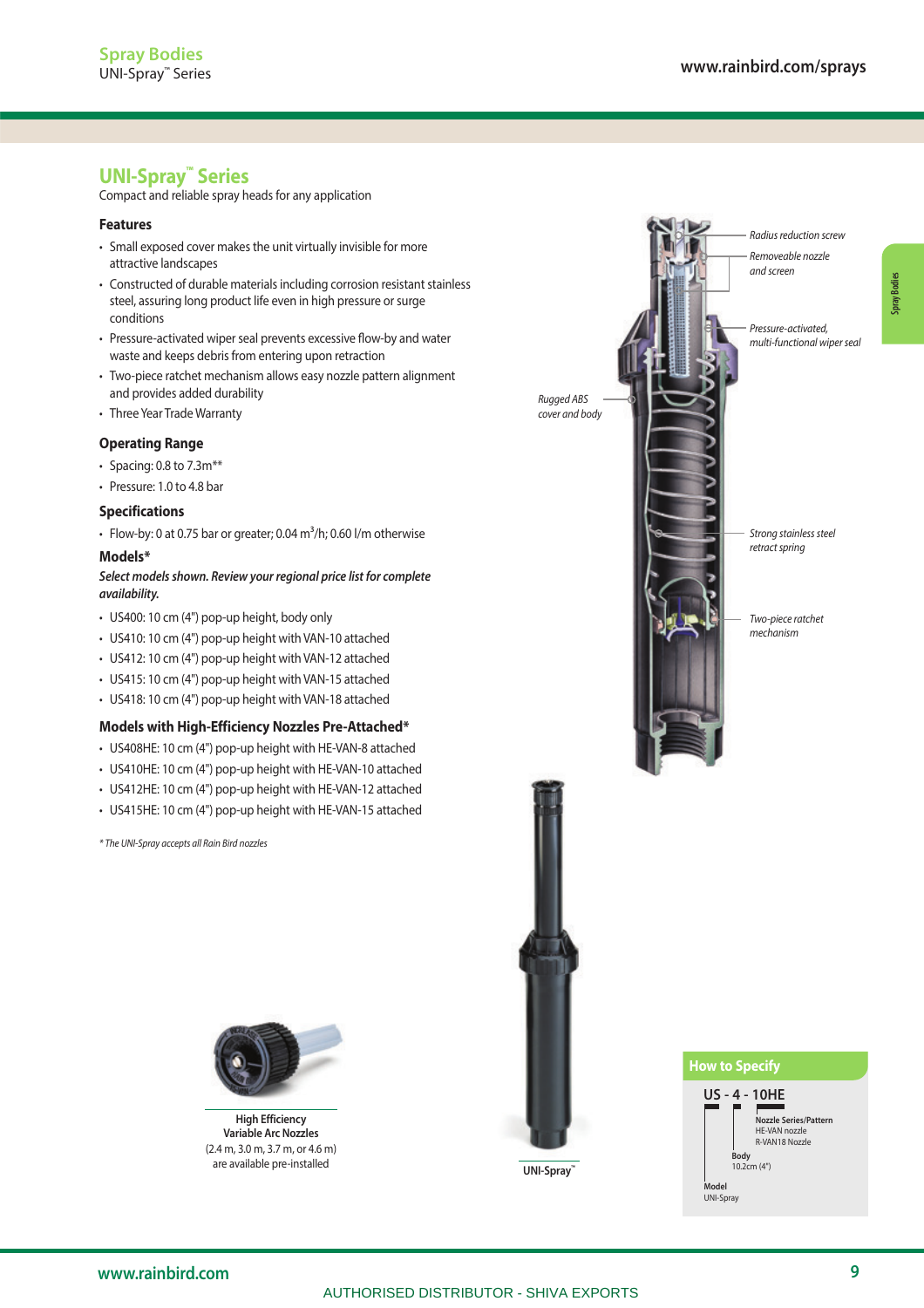

# **1800® Series**

The #1 irrigation spray head in the world

### **Features**

- Co-molded wiper seal provides unmatched resistance to grit, pressure and the environment
- Constructed of time-proven UV-resistant plastic and corrosion resistant stainless steel parts, ensuring long product life
- Precision controlled flush at pop-down clears debris from unit, assuring positive stem retraction in all soil types
- Two-piece ratchet mechanism allows easy nozzle pattern alignment and provides added durability
- Five Year Trade Warranty

### **Operating Range**

- Spacing:  $0.8$  to  $7.3m**$
- Pressure: 1.0 to 4.8 bar

### **Specifications**

• Flow-by: 0 at 0.6 bar or greater; 20 l/h otherwise

### **Dimensions/Models**

**Select models shown. Review your regional price list for complete availability.**

- 1⁄2" NPT female threaded inlet
- Models and height:
- 1802: 10 cm (4") body height; 5 cm (2") pop-up height
- 1804: 15 cm (6") body height; 10 cm (4") pop-up height
- 1806: 23 cm (9<sup>3</sup> ⁄8") body height; 15 cm (6") pop-up height
- 1812: 40 cm (16") body height; 30 cm (12") pop-up height

**1800 Series**

- Exposed surface diameter: 5.7 cm
- \* 1806 and 1812-SAM, SAMPRS, and SAM-PRS-45 units do not have a side inlet
- \*\* 0.8m to 4.6m with standard Rain Bird Spray Head Nozzles (SQ, U-Series, HE-VAN) 2.4m to 7.3m with Rain Bird Rotary Nozzles (R-VAN)





**Spray Bodies**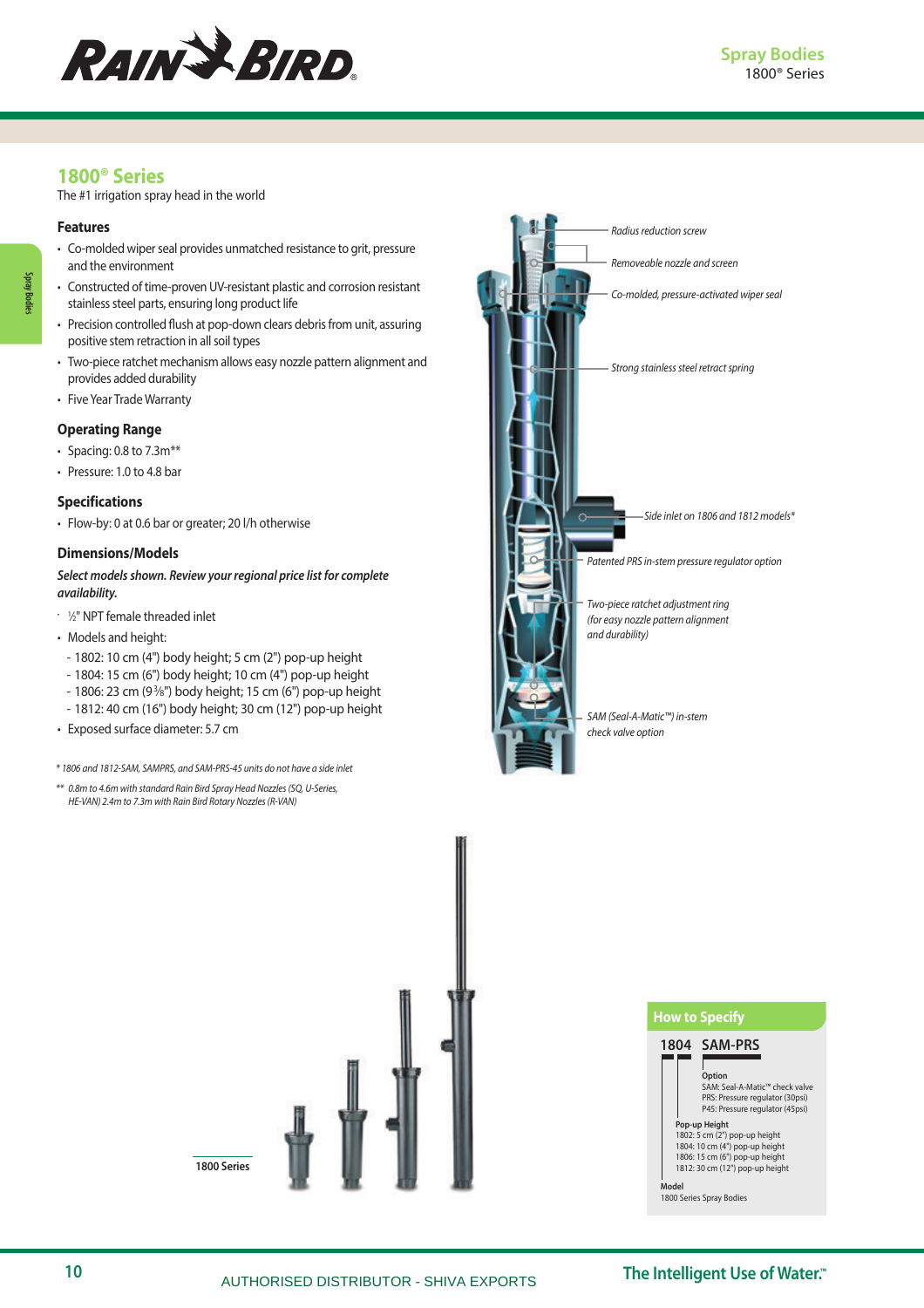# **1800®-SAM, 1800®-PRS, 1800®-P45, 1800®-SAM-PRS, 1800®-SAM-P45 Series**

10.2 cm, 15.2 cm, 30.5 cm

## **Features**

- **1800®-SAM Series:** Built-in Seal-A-Matic™ (SAM) check valve. Eliminates the need for under-the-head check valves. Traps water in lateral pipes in elevation changes of up to 4.2 m. Reduces wear on system components by minimizing water hammer during start-up
- **1800®-PRS Series:** Maintains constant outlet pressure at 2.1 bar. PRS pressure regulator built into the stem simplifies system design. Eliminates misting and fogging caused by high pressure. Saves time and money
- **1800®-P45 Series:** Maintains constant outlet pressure at 3.1 bar. P45 pressure regulator built into the stem simplifies system design. Eliminates misting and fogging caused by high pressure. Saves time and money
- **1800®-SAM-PRS Series:** Incorporates all 1800 Series SAM and PRS features. Meets the needs of all spray areas, regardless of changing elevation or water pressures
- **1800®-SAM-P45 Series:** Incorporates all 1800 Series SAM and P45 features. Maintains constant outlet pressure at 3.1 bar at varying inlet pressures. Ensures maximum spray body and nozzle performance, even with varying inlet pressures. Maintains constant pressure regardless of nozzle used

## **Specifications**

- 10.2 cm, 15.2 cm, 30.5 cm
- SAM capability: holds up to 4.2 m)of head; 0.4 bar
- PRS and P45 models regulate nozzle pressure to an average 2.1 or 3.1 bar with inlet pressures of up to 4.8 bar
- Flow-by: 0 at 0.6 bar or greater; 0.02  $m^3/h$ ; 0.36 l/m otherwise
- Installation: side or bottom inlet
- Side inlet installation not recommended in freezing climates
- Five Year Trade Warranty

### **1800®-SAM Models**

- 1804-SAM: 10 cm (4") pop-up height
- 1806-SAM: 15 cm (6") pop-up height
- 1812-SAM: 30 cm (12") pop-up height

### **1800®-PRS Models**

- 1804 PRS: 10 cm (4") pop-up height
- 1806 PRS: 15 cm (6") pop-up height
- 1812 PRS: 30 cm (12") pop-up height

### **1800®-P45 Models**

- 1804 P45: 10 cm (4") pop-up height
- 1806 P45: 15 cm (6") pop-up height
- 1812 P45: 30 cm (12") pop-up height

# **1800®-SAM-PRS Models**

- 1804-SAM-PRS: 10 cm (4") pop-up height
- 1806-SAM-PRS: 15 cm (6") pop-up height
- 1812-SAM-PRS: 30 cm (12") pop-up height

### **1800®-SAM-P45 Models**

- 1804-SAM-P45: 10 cm (4") pop-up height
- 1806-SAM-P45: 15 cm (6") pop-up height
- 1812-SAM-P45: 30 cm (12") pop-up height

#### **Operating Range**

- Spacing: 0.8 to 7.3m\*
- Pressure: 1.0 to 4.8 bar





**Spray Bodies**

**1800-SAM**





**1800-PRS-45 1800-SAM-PRS**





**When using 2.1 bar and 3.1 bar pressure regulating spray heads**





Built in Seal-A-Matic check valve prevents low-head drainage, ideal for use in changing elevations



Patented pressure regulator in stem compensates for high or fluctuating water pressure to ensure maximum performance

\* 0.8m to 5.5m with standard Rain Bird Spray Head Nozzles (SQ, MPR, VAN, HE-VAN, U-Series), 2.4m to 7.3m with Rain Bird Rotary Nozzles (R-VAN)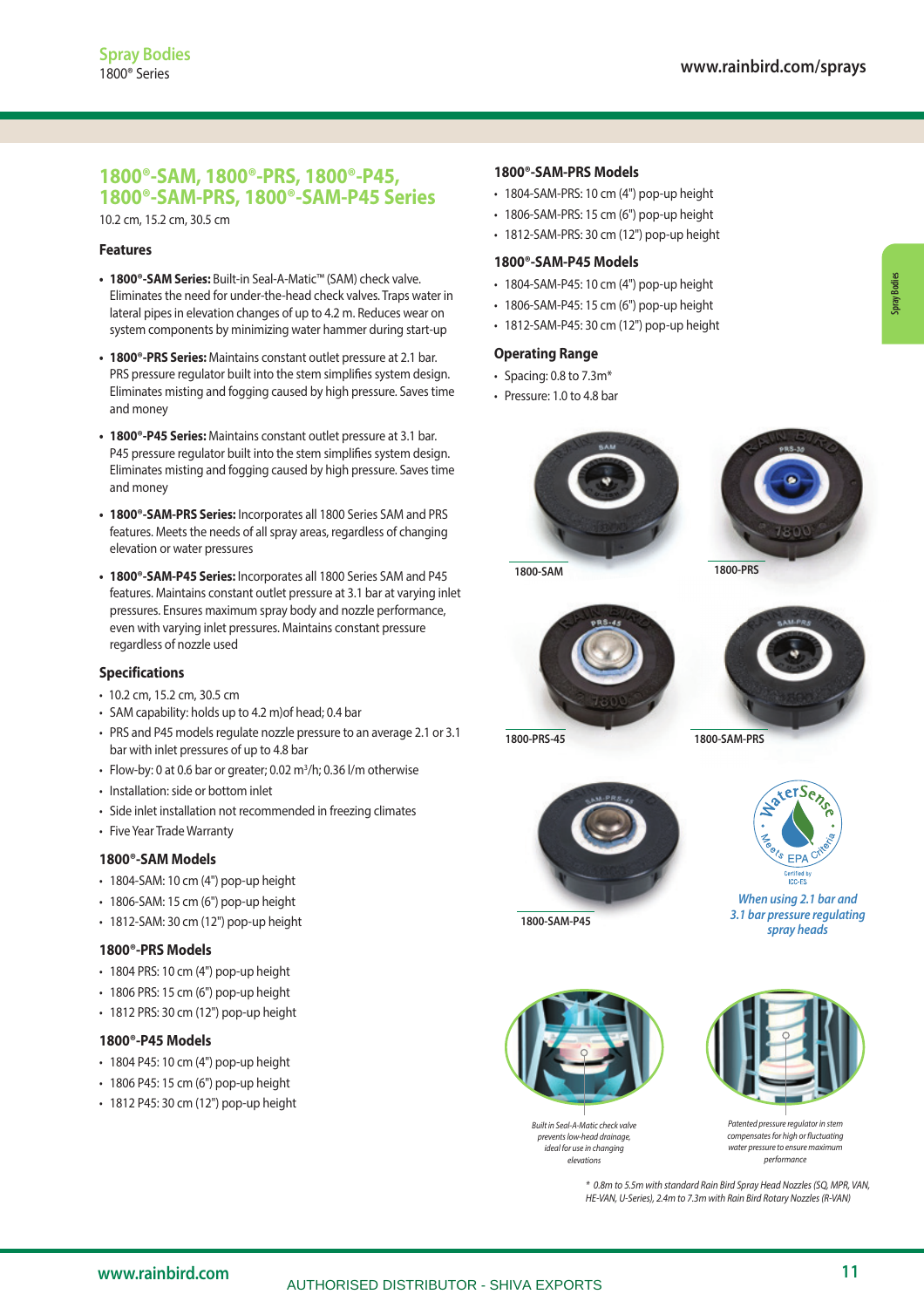

# **RD1800™ Series Spray Heads**

Robust Design for Harsh Applications

### **Features**

**Spray Bodies**

- Patented, Triple-Blade Wiper Seal precisely balances flushing, flow-by and debris protection to optimize performance and durability at pop-up and retraction. Precision-controlled flushing at pop-up and retraction clears debris, ensuring positive stem retraction in all soil types
- Unique debris pockets hold grit in place, removing it from circulation and preventing long-term damage. Parts resistant to corrosion in treated recycled water containing chlorine
- **RD1800™ SAM PRS Series:** Incorporates all RD1800 Series SAM and PRS features. Meets the needs of all spray areas, regardless of changing elevation or water pressures
- **RD1800™ SAM P45 Series:** Incorporates all RD1800 Series SAM and P45 features. Ensures maximum spray body and nozzle performance even with varying inlet pressures. Recommended for use with rotary nozzles (R-VAN)
- RD1800™ Flow-Shield<sup>™</sup> Series: Provides low flow vertical water jet visible from +61 meter line of sight when a nozzle has been removed
- **RD1800™ Non-Potable Water Series:** Provides an alternative to clip-on caps and molded purple covers. Easy-to-read English "DO NOT DRINK", Spanish "NO BEBA" warnings, and international do not drink symbol

## **Operating Range**

- Spacing: 0.8 to 7.3 m
- Pressure: 1.0 to 6.9 bar

### **Specifications**

- 10.2 cm; 15.2 cm; 30.5 cm
- SAM capability: Holds up to 4.2 m of head; 0.3 bar
- Flow-by: SAM Models: 0 at 1.0 bar or greater; 0.1  $\text{m}^3/\text{h}$ ; 0.03 l/s otherwise
- All Other Models: 0 at 0.7 bar or greater; 0.1 m<sup>3</sup>/h; 0.03 l/s otherwise
- SAM-PRS models regulate nozzle pressure to an average 2.1 bar with inlet pressures of up to 6.9 bar
- SAM-P45 models regulate nozzle pressure to an average 3.1 bar with inlet pressures of up to 6.9 bar
- Five-year trade warranty

### **Dimensions**

• ½" NPT female threaded inlet

| <b>Models</b>    |                  |                  |
|------------------|------------------|------------------|
| 10 cm $(4'')$    | 15 cm $(6")$     | 30 cm (12")      |
| RD <sub>04</sub> |                  |                  |
| RD04-NP          |                  |                  |
| RD04-S-P-30-NP   | RD06-S-P-30-NP   | RD12-S-P-30-NP   |
| RD04-S-P-30-F    | RD06-S-P30-F     | RD12-S-P-30-F    |
| RD04-S-P-30-F-NP | RD06-S-P-30-F-NP | RD12-S-P-30-F-NP |
| RD04-S-P-45-NP   | RD06-S-P-45-NP   | RD12-S-P-45-NP   |
| RD04-S-P-45-F    | RD06-S-P-45-F    | RD12-S-P-45-F    |
| RD04-S-P-45-F-NP | RD06-S-P-45-F-NP | RD12-S-P-45-F-NP |



**RD1800 Series**

**Standard Cover**

**Non-Potable Cover**

# **How to Specify**



# **12 The Intelligent Use of Water.™**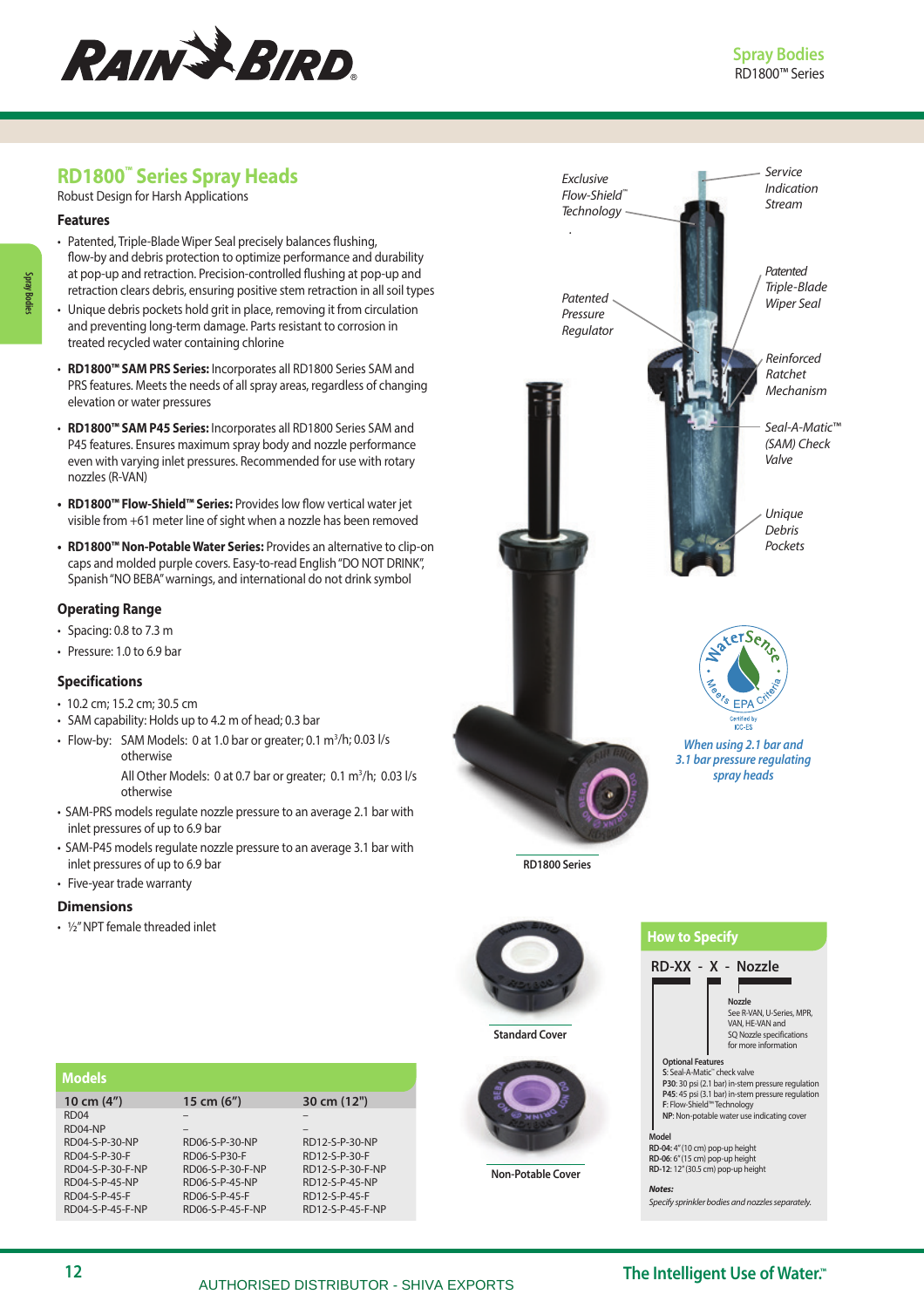# **1800® NP Cover**

Non-Potable 1800 Spray Head Cover

### **Features**

- Designed for excellent retention on 1800 Series Spray Body covers
- Purple plastic cover for easy identification of non-potable water system
- Marked with "Do Not Drink!" warning in both English and Spanish
- Snaps onto all 1800® Series Spray Body covers

### **Model**

• 1800-NP



# **PA**

Plastic Shrub Adapter

# **Features**

- Adapts Rain Bird Nozzles for use with <sup>1</sup> ⁄2" (15/21) NPT threaded risers
- Accepts protective, nonclogging 1800 Series filter screen (shipped with nozzle) and PCS Series screens
- Durable, non-corrosive plastic construction
- Non-Potable Plastic Shrub Adapter

### **Specifications**

- $\cdot$   $\frac{1}{2}$ " (15/21) female inlet threads
- Fine top threads accept all Rain Bird nozzles

# **Model**



## **PA-80**

Plastic Adapter

# **Features**

- Adapts Rain Bird Spray Bodies for use with any 1⁄2" (15/21) NPT bubbler or spray nozzle
- Rugged, UV-resistant thermoplastic construction
- Easy to install; no tools required

### **Dimensions**

• Height: 3.8 cm; 2.0 cm above 1800 cap

# **Model**



# **1800®-EXT**

Plastic Extension

### **Features**

- UV-resistant thermoplastic construction for long life
- Fits all Rain Bird Spray Bodies and Nozzles. Exception: Cannot be used with bubblers

### **Model**

• 1800-EXT



# **PA-8S-PRS & PA-8S-P45**

30 psi and 45 psi Pressure Regulating Shrub Adapters

## **Features**

- Adapts nozzles for use with  $\frac{1}{2}$ " (15/21) NPT threaded risers
- Patented PRS pressure regulator built into the stem. No parts to be installed at the site. Saves time and money
- Maintains constant pressure at 2,1 bar or 3,1 bar
- Restricts water loss by up to 70% if nozzle is removed or damaged. Saves water and money. Reduces liability. Recommended for vandal-prone areas
- Fits all Rain Bird plastic nozzles
- Rugged thermoplastic construction resists UV rays

# **Operating Range**

- Pressure: 1.0 to 4.8 bar
- Flow: 0.05 to 0.91 m3/h; 0.06 to 15.0 l/m

### **Specifications**

- $\cdot$   $\frac{1}{2}$ " female inlet threads
- Fine top threads accept all Rain Bird nozzles
- Height: 13.3 cm

## **Models**

- PA-8S-PRS
- PA-8S-P45



**PA-8S-PRS & PA-8S-P45**

# **SPX Series Swing Pipe**

Swing Pipe with Spiral Barb Fittings Provides a Flexible Swing Assembly for Sprays and Rotors

## **Features and Benefits**

## **• SPX-FLEX100**

- Superior flexibility allows pipe to be efficiently routed around hardscape, terraces, and uneven terrain to turn landscape design into reality
- Textured surface makes product easier to handle, contributing to labor efficiency, especially under wet conditions
- Resists kinking
- Quick and easy installation lowers material and labor costs
- Installs quickly leaving time for additional system installations and incremental revenue opportunities

# **Specifications**

- Inside diameter: 1.24 cm
- Operating pressure: 5.5 bar
- Temperature: 43° C

### **Models**

• SPX-FLEX-100: 30 m (100') coil



**SPX-FLEX**

 $E<sub>tr</sub>$  Flowib

**SPX-FLEX100**